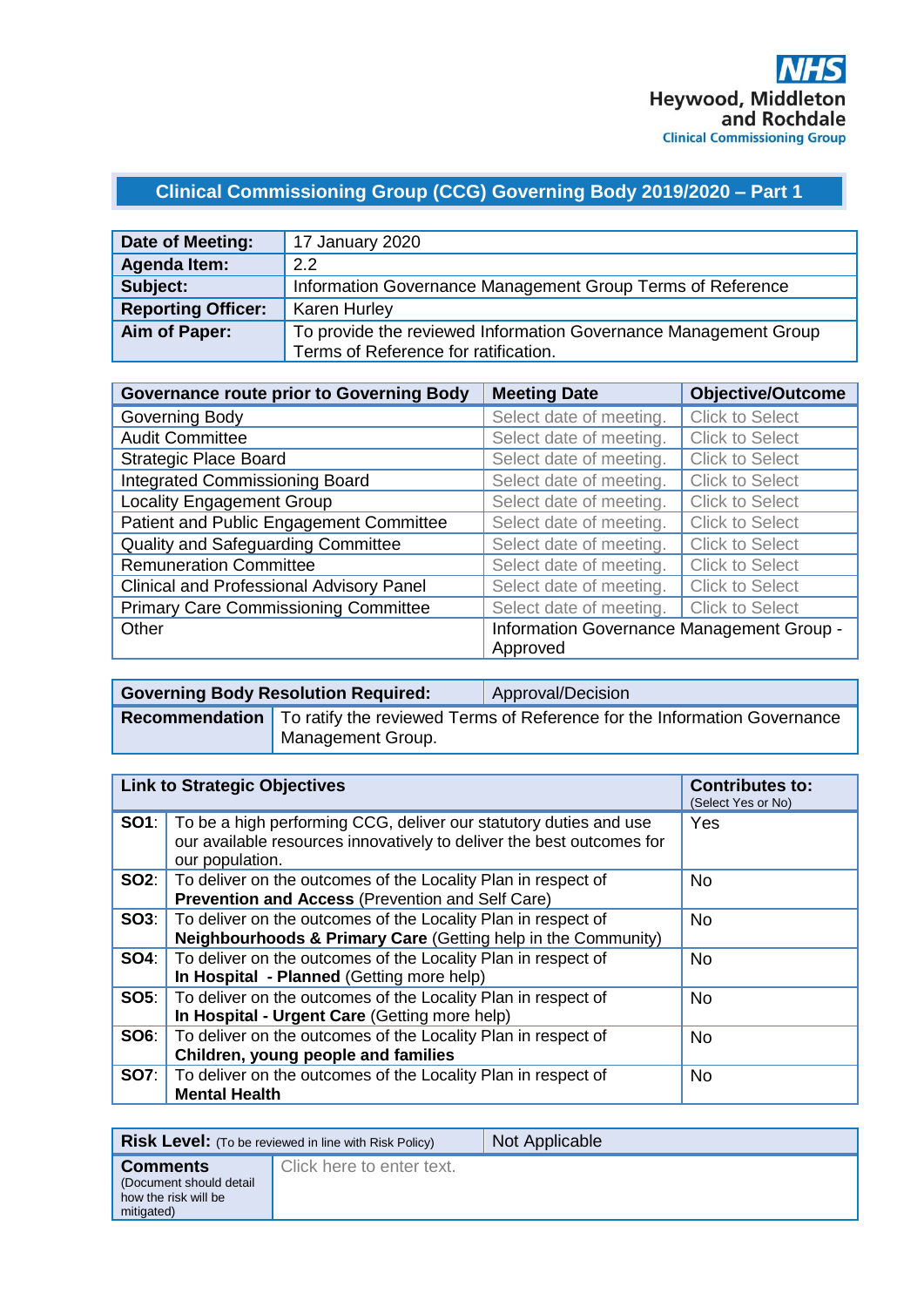| <b>Content Approval/Sign Off:</b>                                 |                                                                               |
|-------------------------------------------------------------------|-------------------------------------------------------------------------------|
| The contents of this paper have been<br>reviewed and approved by: | Chief Finance Officer, Health and Social Care<br><b>Integration Sam Evans</b> |
| <b>Clinical Content signed off by:</b>                            | Not applicable                                                                |
| Financial content signed off by:                                  | Not Applicable                                                                |

|                                                       | <b>Completed:</b> |
|-------------------------------------------------------|-------------------|
| Clinical Engagement taken place                       | Not Applicable    |
| Patient and Public Involvement                        | Not Applicable    |
| <b>Patient Data Impact Assessment</b>                 | Not Applicable    |
| Equality Analysis / Human Rights Assessment completed | Not Applicable    |

#### **Executive Summary**

The aim of the paper is to provide Governing Body with the reviewed Terms of Reference (ToR) for the Information Governance Management Group (IGMG).

# **Recommendation:**

To approve the ToR for the IGMG.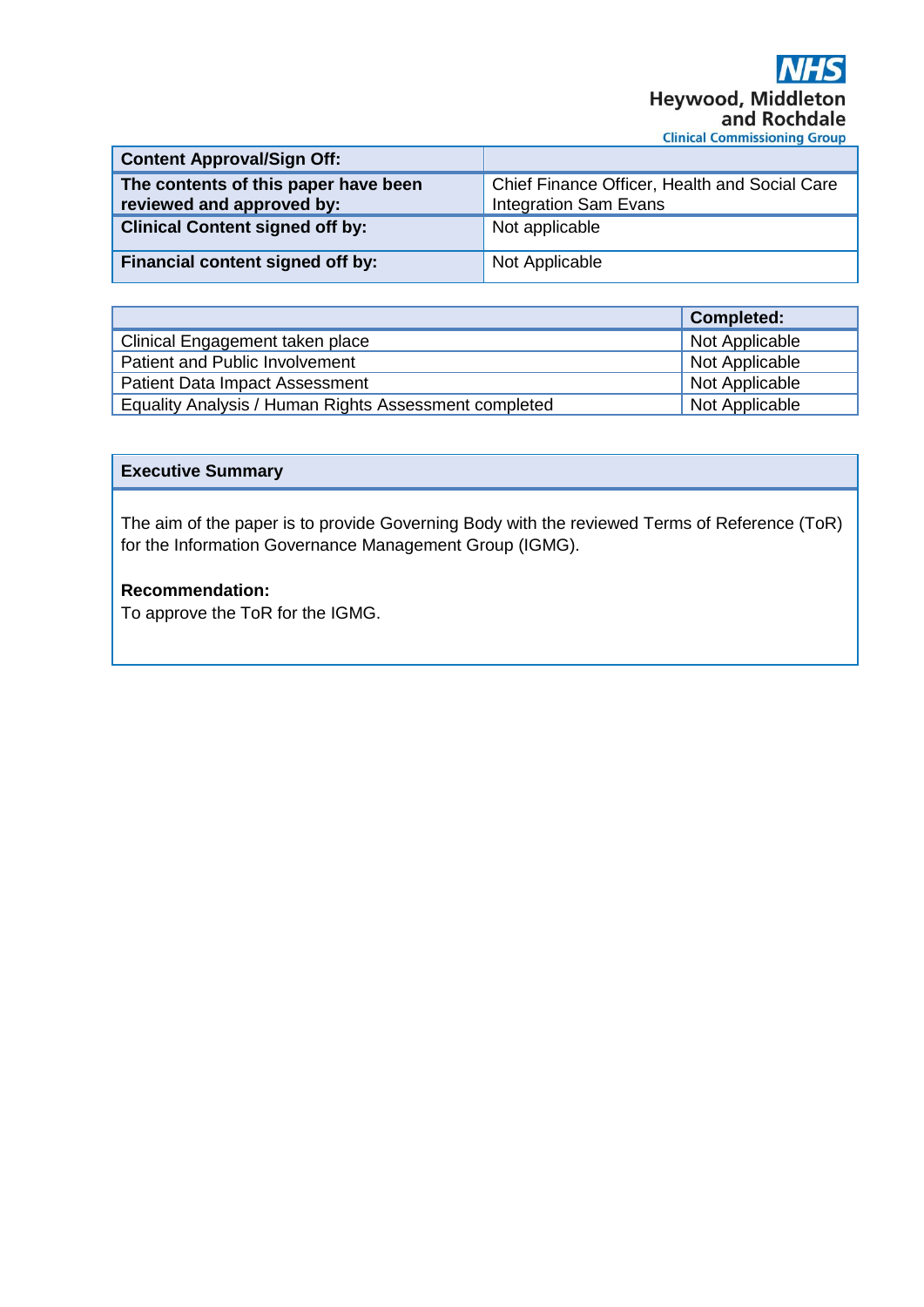# HEALTHIER PEOPLE,<br>BETTER FUTURE



# **Information Governance Management Group**

**Terms of Reference**

**November 2019**

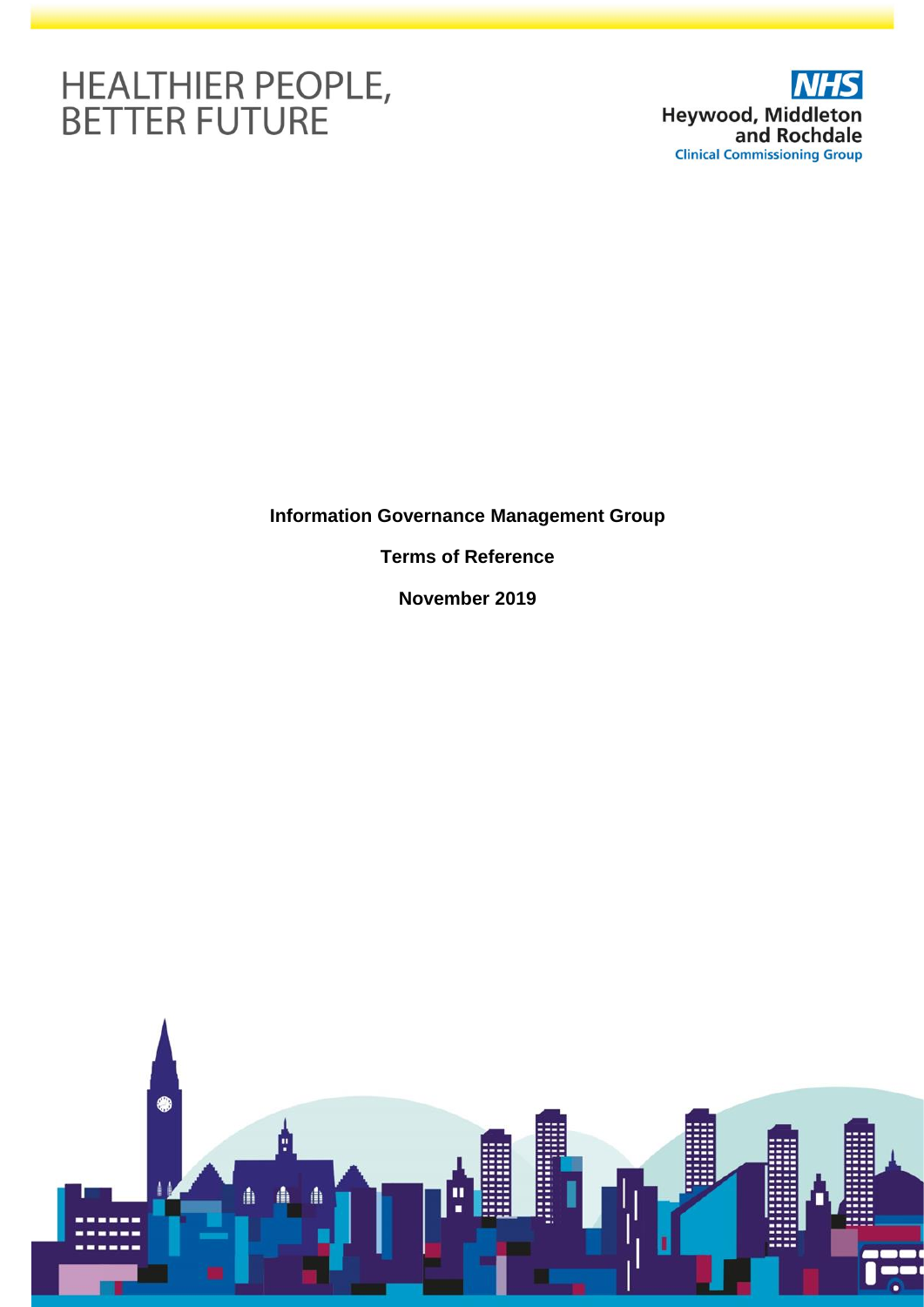# **VERSION CONTROL**

| <b>VERSION</b>   | <b>ISSUED TO</b>   | <b>DATE</b>      | <b>COMMENTS</b>                       |
|------------------|--------------------|------------------|---------------------------------------|
| V1.0             | <b>IGOG</b>        | <b>July 2013</b> | <b>Approved</b>                       |
| V1.0             | Finance,           | November 2013    | <b>Ratified</b>                       |
|                  | Performance & Risk |                  |                                       |
| V <sub>2.0</sub> | <b>IGOG</b>        | May 2014         | <b>Approved</b>                       |
| V <sub>2.0</sub> | Finance,           | November 2014    | <b>Ratified</b>                       |
|                  | Performance & Risk |                  |                                       |
| V3.0             | <b>IGOG</b>        | October 2015     | <b>Approved</b>                       |
| V3.0             | Finance,           | December 2015    | <b>Ratified</b>                       |
|                  | Performance & Risk |                  |                                       |
| V4.0             | <b>IGOG</b>        | October 2016     | <b>Approved</b>                       |
| V4.0             | Corporate          | December 2016    | Ratified - with                       |
|                  | Governance         |                  | minor amendment                       |
|                  | Committee          |                  | as requested by                       |
|                  |                    |                  | CGC.                                  |
| V <sub>5.0</sub> | <b>IGOG</b>        | <b>July 2017</b> | Annual review -                       |
|                  |                    |                  | <b>Approved with</b>                  |
|                  |                    |                  | minor amendment                       |
|                  |                    |                  | as requested by                       |
| V <sub>5.0</sub> | Corporate          | August 2017 (via | <b>IGOG</b><br><b>Ratified - with</b> |
|                  | Governance         | Chairs actions). | minor amendment                       |
|                  | Committee          |                  | to job title as                       |
|                  |                    |                  | requested by CGC.                     |
| V6.0             | <b>IGOG</b>        | May 2018         | Annual review -                       |
|                  |                    |                  | Approved.                             |
|                  |                    |                  |                                       |
| V7.0             | <b>IGOG</b>        | <b>July 2019</b> | <b>Annual Review -</b>                |
|                  |                    |                  | <b>Approved</b>                       |
| V7.1             | <b>IGMG</b>        | September 2019   | <b>Amendments made</b>                |
|                  |                    |                  | to name and                           |
|                  |                    |                  | governance -                          |
|                  |                    |                  | <b>Approved</b>                       |
| V7.2             | <b>IGMG</b>        | November 2019    | <b>Updates to</b>                     |
|                  |                    |                  | template and                          |
|                  |                    |                  | corporate                             |
|                  |                    |                  | sustainability                        |

| Committee: IGMG | Approval date: TBC         | Version number: 7.1 |
|-----------------|----------------------------|---------------------|
| Status:         | Ratified by: GB - Date TBC | Page 2              |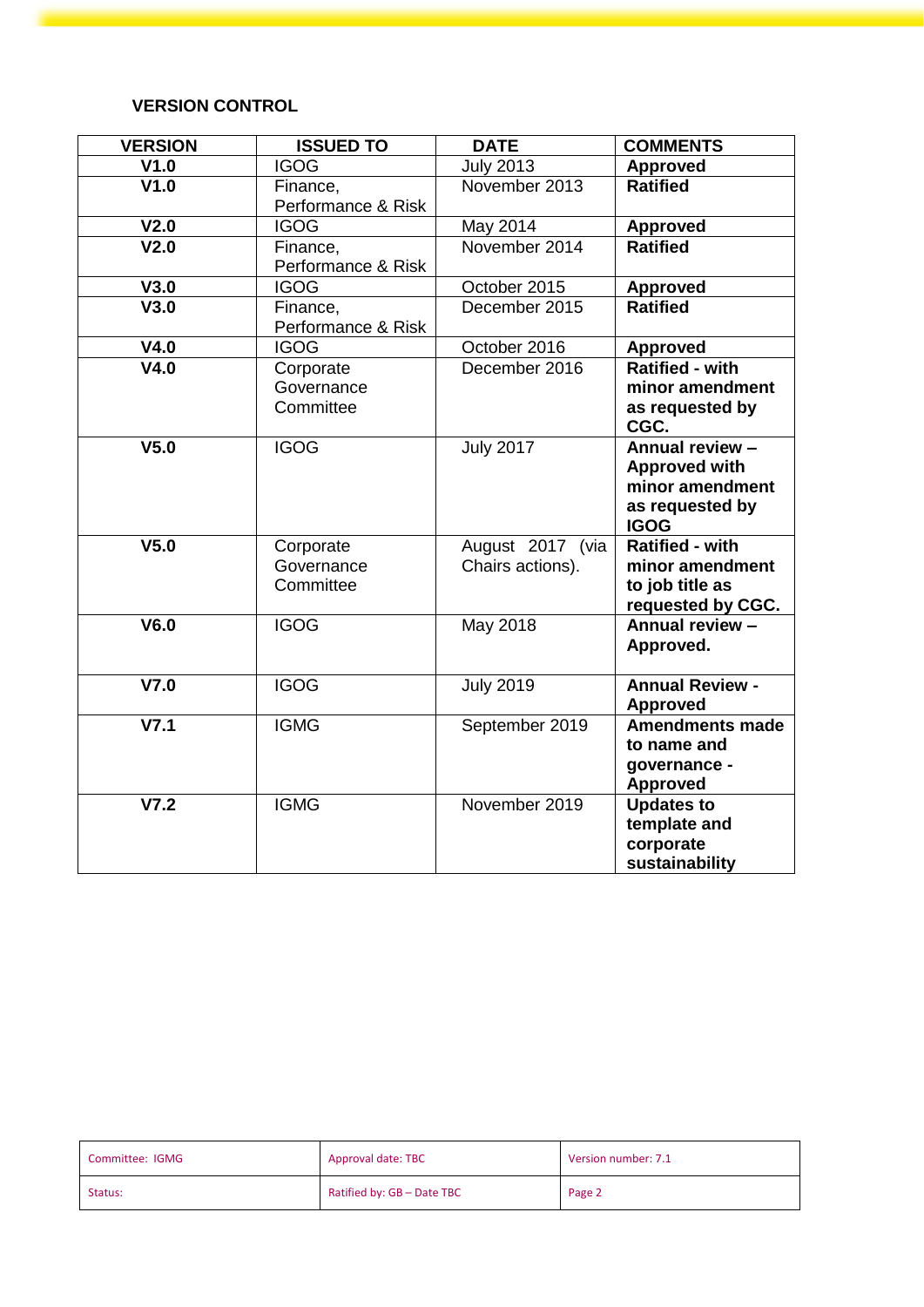# **1. Introduction**

This Management Group will oversee and influence the development of Information Governance across NHS Heywood, Middleton and Rochdale Clinical Commissioning Group via the implementation of an Information Governance Framework including the risk management of information assets, the management of information incidents, and provision of Data Security / IG relevant training to all CCG employees.

# **2. Purpose of the Group**

Under delegated authority from Governing Body, the Information Governance Management Group (IGMG) will provide assurance on the CCG's statutory requirements in relation to information governance and associated legislation and Department of Health requirements, including the completion of the Data Security & Protection Toolkit (DSPT).

The Group will conduct its business in accordance with national guidance and the Nolan principles of public life. The group will review its own performance, membership and terms of reference. Any resulting changes to the terms of reference should be approved by the Governing Body.

The Group will monitor the CCG's compliance against the National Cyber Security Centre's Cyber Essentials framework and report on this annually to the CCG Governing Body.

#### **3. Objectives of the Group**

- Promote and develop a robust information governance framework within the CCG
- Ensure openness, security, quality and legal compliance in all information produced, utilised and reported by the CCG
- In conjunction with key groups / committees develop appropriate systems, policies, procedures and accountability for the effective management of information, including (but not restricted to) the areas of: Information Risk Management / Confidentiality and Data Protection / Incident Management / IG Training / Specialist Information Governance Advice and Guidance
- Drive the CCG's compliance against relevant internal and external standards and assessment criteria, including the annual Data Security & Protection Toolkit assessment; and internal / External Audit reviews.
- Develop, and performance manage Action Plans / Reports to achieve Information Governance objectives.
- Onward report relevant issues and concerns to relevant individuals / groups, including but not limited to Quality and Safety and Commissioning.
- Inform and report the CCG performance, action plans, and identified risks connected to information governance to the Governing Body.
- Co-ordinate the work programme for the Information Asset Owners & Administrators in relation to compliance with the Information Risk Management Framework.
- Inform and report the CCG performance in relation to the management of Information and Cyber Security to the Governing Body
- Provide a forum for discussion and debate on any ad hoc information governance issues.

| Committee: IGMG | Approval date: TBC         | Version number: 7.1 |
|-----------------|----------------------------|---------------------|
| Status:         | Ratified by: GB - Date TBC | Page 3              |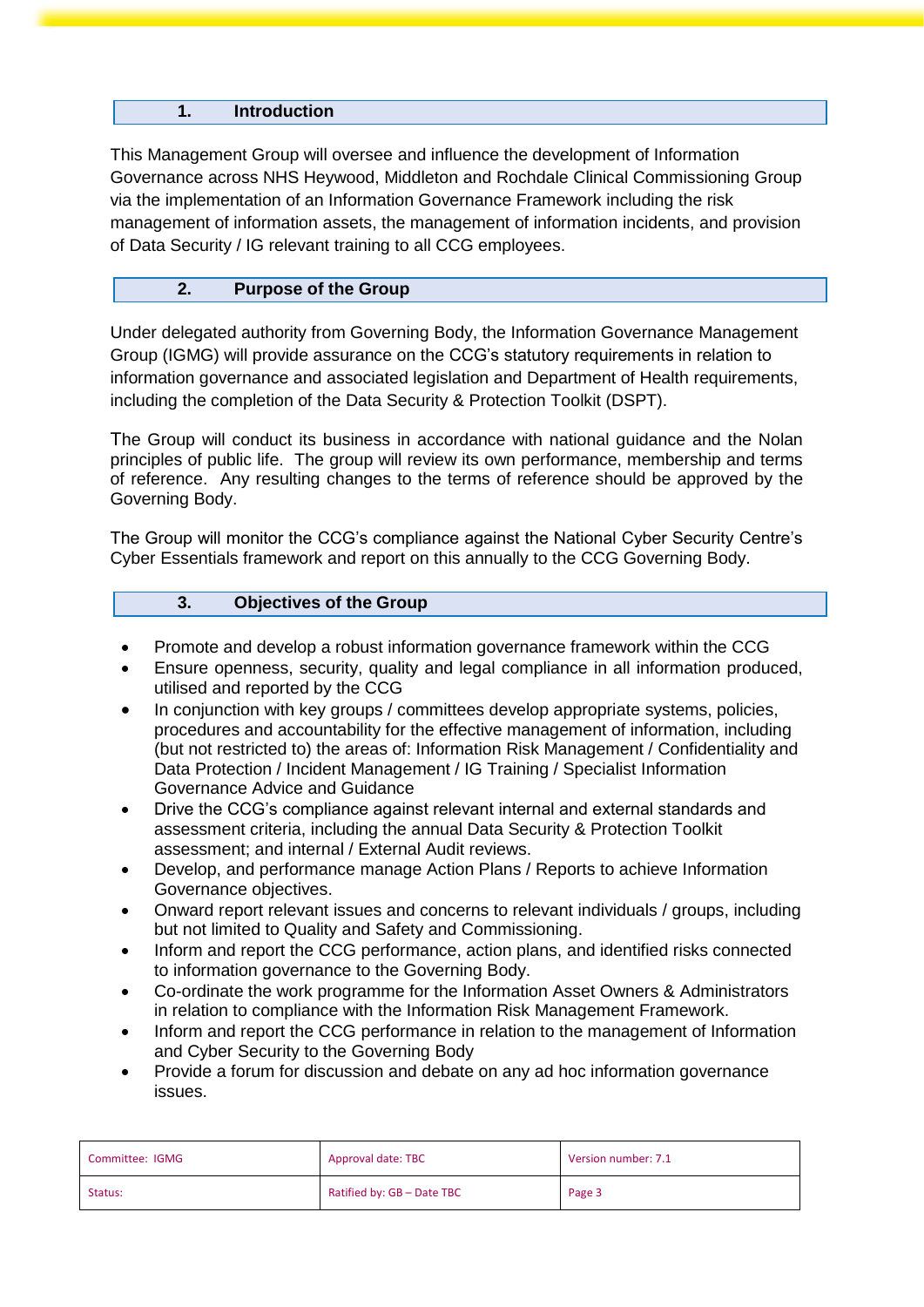#### **4. Membership**

The Group shall operate as a sub - group of the Governing Body. The membership shall comprise:

| <b>ROLE</b>                                                         | <b>RESPONSIBILITY</b>                                           | <b>VOTING/</b><br><b>NON-VOTING</b> |
|---------------------------------------------------------------------|-----------------------------------------------------------------|-------------------------------------|
| GP, CCG Chair<br>(Caldicott Guardian)                               | Chair / Caldicott Guardian                                      | Voting                              |
| Head of IT & Assurance                                              | <b>Vice Chair</b>                                               | Voting                              |
| <b>Director of Operations</b><br>Officer / Executive<br>Nurse (DPO) | IG Lead / DPO                                                   | Voting                              |
| <b>Chief Finance Officer</b><br>(SIRO)                              | Member / SIRO                                                   | Voting                              |
| <b>IT Operations Manager</b>                                        | Member                                                          | Voting                              |
| Senior Information<br>Governance Lead                               | Member                                                          | Voting                              |
| Rochdale Council IG<br>Lead                                         | Member                                                          | Non-Voting                          |
| Co-opted members                                                    | Specialist knowledge will<br>be co-opted as deemed<br>necessary | Non-Voting                          |

#### **In attendance:**

The Group may co-opt or seek advice from other representatives/expertise as appropriate and deemed necessary.

Deputies must be fully briefed and hold the represented members full delegated authority.

#### **5. Quoracy**

For each meeting to be deemed quorate attendance must include a minimum of four members and must include either the Chair or the Vice Chair and one of the SIRO or Caldicott Guardian. All members should attend at least 70% of meetings annually, and arrange appropriate deputation, where possible, in their absence.

#### **6. Frequency of Meetings**

The frequency of meetings will be will be bi-monthly and will be scheduled where possible to coincide with relevant reporting committees.

All meetings will be scheduled in advance for the full year.

#### **7. Conflicts of Interest**

An up to date register of members' interest will be retained.

| Committee: IGMG | Approval date: TBC         | Version number: 7.1 |
|-----------------|----------------------------|---------------------|
| Status:         | Ratified by: GB - Date TBC | Page 4              |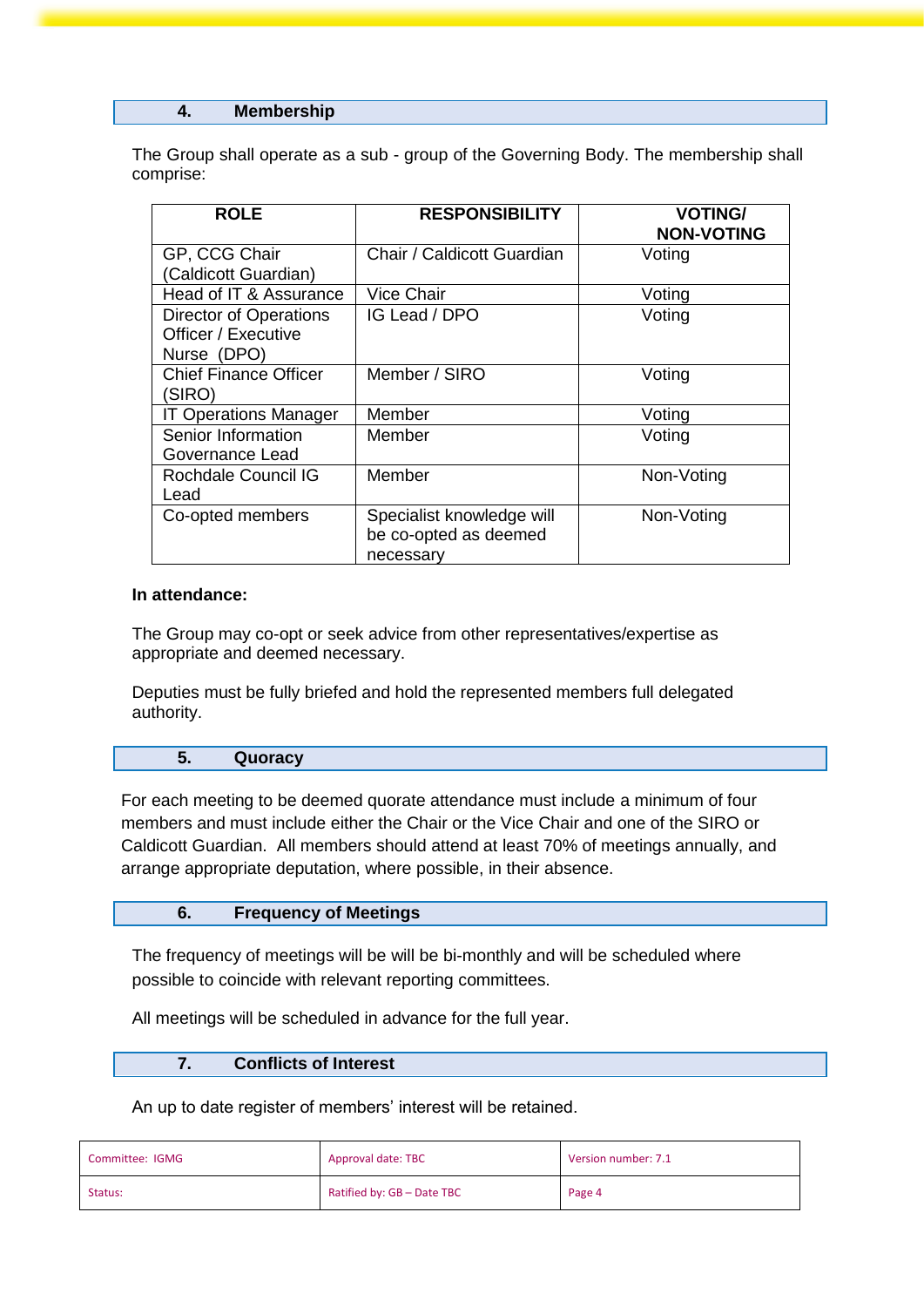Members will be expected to declare any conflicts of interest at all meetings and the Chair will determine how any conflict will be handled in line with CCG guidelines.

#### **8. Accountability**

The Group will report to the Governing Body and following each meeting, the minutes shall be formally recorded, and submitted to the Governing Body, with six monthly summary reports being submitted to Governing Body.

Any Chairs action taken between meetings must be ratified at the next meeting of the Group.

Members may be asked to leave the meeting during certain discussions, where a conflict of interest may exist and this will be formally recorded in the minutes.

*The IGMG may also operate with a Part 2 function to receive updates on the management of a sensitive and/or confidential nature. The Part 2 agenda may mirror the format for the Part 1 agenda (as set out elsewhere in these Terms of Reference).*

The IGMG may establish sub working groups as is deemed necessary. The IGMG will be the responsible body for sponsoring the outcomes of sub groups onto other committees.

#### **9. Scheme of Delegation**

The group will carry out the duties as detailed in these terms of reference in accordance with the scheme of delegation as set out in the NHS Heywood, Middleton and Rochdale CCG Constitution.

#### **10. Corporate Sustainability**

As a healthcare commissioner, the CCG is committed to planning and buying health care on a sustainable basis, this committee will support the commitments of the HMR CCG Sustainable Development Management Strategy and Delivery Plan, wherever possible in;

- 1. Commissioning for Sustainability and Adaptation
- 2. Being a Sustainable Organisation
- 3. Promoting sustainability with member practices
- 4. Delivering our commitments and Assessing our Performance

Commissioning for sustainable development in the health and care system means;

- Planning services which are efficient, effective and safe
- Buying services which provide highest quality at best value, are safe and which have least impact on the environment
- Avoiding duplication, inefficiency and waste
- Focus on preventative, proactive care
- Patients public engagement and involvement in planning and design of services

| Committee: IGMG | Approval date: TBC         | Version number: 7.1 |
|-----------------|----------------------------|---------------------|
| Status:         | Ratified by: GB - Date TBC | Page 5              |